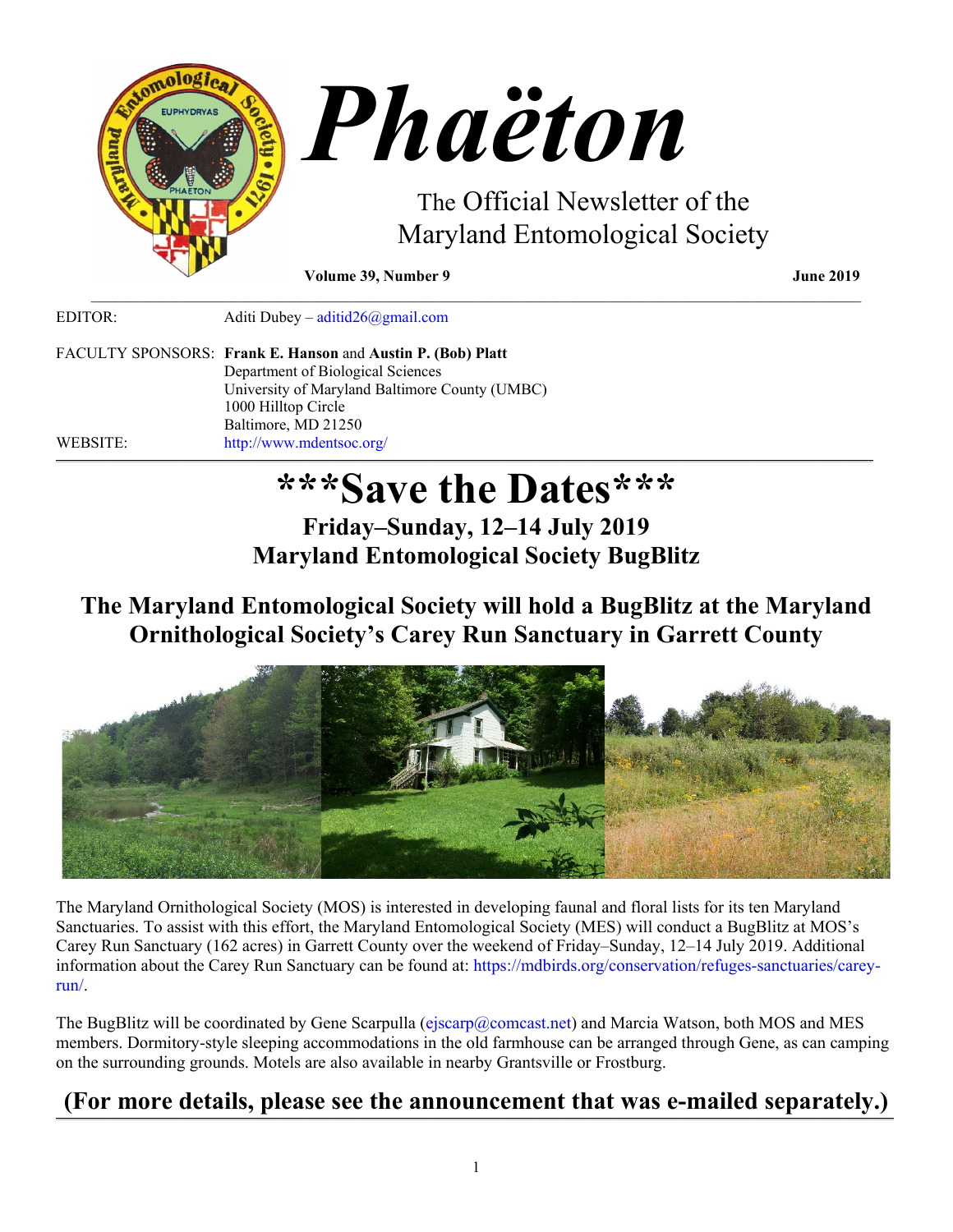#### **MINUTES OF THE 329TH MEETING OF THE MARYLAND ENTOMOLOGICAL SOCIETY**

The 329th meeting of the Maryland Entomological Society commenced at 8:25 PM on Friday, May 17, 2019. In the absence of President Fred Paras, Vice-president Phil Kean conducted the meeting. Ten members and two guests were in attendance.

Treasurer Ed Cohen reported a balance of \$4,966.64 in the Society's account. Secretary Janet Lydon read the minutes of the April meeting. The current slate of officers was proposed for the coming year and re-elected.

Discussion then turned to the annual MES field trip. Members Gene Scarpulla and Marcia Watson suggested a 'bugblitz' at the Garrett County Maryland Ornithological Society (MOS) sanctuaries, of which there are three. They briefly described the three. The Carey Run sanctuary is in the Savage River watershed, contains deciduous and pine forests, grassy fields, orchard and streams, and a house built in 1862. The Caroline Wilson sanctuary is 88 acres in area, wooded, and located in the Little Youghiogheny River watershed. The Chandler and Eleanor Robbins Sanctuary at Red Run is 45 acres of bogland and mixed forest. Gene Scarpulla will provide details regarding collecting. Marcia Watson stated that the MOS is interested in learning more about the populations present in these sanctuaries. Two-spotted skippers and Baltimore checkerspots have been observed there. The trip will take place the weekend of July 13-14, 2019. A variety of accommodations are available - camping, hotels, and sanctuary buildings. Contact information for trip participation purposes will be provided in a separate communication.

The Members' Potpourri presentations followed the business meeting. Notes about those presentations will appear in the next issue of the *Phaëton*.

The meeting adjourned at 10:30 PM.

Respectfully submitted, Janet A. Lydon, MES Secretary.

**\_\_\_\_\_\_\_\_\_\_\_\_\_\_\_\_\_\_\_\_\_\_\_\_\_\_\_\_\_\_\_\_\_\_\_\_\_\_\_\_\_\_\_\_\_\_\_\_\_\_\_\_\_\_\_\_\_\_\_\_\_\_\_\_\_\_\_\_\_\_\_\_\_\_\_\_\_\_\_\_\_\_\_\_\_\_\_\_\_\_\_\_\_\_\_\_\_\_\_\_\_\_\_\_\_\_\_\_\_\_\_\_\_\_\_\_\_\_\_\_\_\_\_\_\_\_\_\_\_\_\_\_\_\_\_\_\_\_\_\_\_\_\_\_**

Due to a transmission problem, the minutes of the April 2019 meeting did not appear in the May Phaëton. They appear below.

#### **MINUTES OF THE 328TH MEETING OF THE MARYLAND ENTOMOLOGICAL SOCIETY**

The meeting, re-scheduled from the third Friday time slot, commenced at 8:35 PM with a welcome by President Fred Paras. Seven members and nine guests attended. The lecture ended at 9:50 PM. An abstract of the lecture and the speaker biography appear in the April 2019 issue of the *Phaëton*. Socialization and a brief business meeting followed.

Treasurer's report: In the absence of treasurer Ed Cohen, Vice-president Phil Kean reported a balance of \$ 4,956.64 in the Society's account.

Old business: There was none to discuss.

New business:

Officer elections will be held at the May meeting. The Society is soliciting nominees for any of the positions.

The annual field trip will be discussed at the May meeting, and members are invited to forward destination suggestions to President Paras and/or Vice-president Kean.

The topic for the May meeting will be the annual Member's Potpourri. Gene Scarpulla is planning a presentation on beewings. The Society is soliciting additional presentations.

Maryland Entomologist editor Gene Scarpulla has received three submittals for the next issue of the journal. He reported that this year's Maryland Biodiversity Project BioBlitz has been cancelled. He also reported that EBSCO has contacted him regarding the placement of the Society's publications on their database. The MES members in attendance were not in favor of this move.

A column authored by member Robin Todd entitled 'Insect Declines Worldwide' appears in the May/June 2019 issue of *The Maryland Yellowthroat*, the newsletter of the Maryland Ornithological Society (MOS). Mr. Todd is the current president of MOS.

The meeting adjourned at 11:00 PM.

#### **26 APRIL 2019 MES LECTURE**

#### **Speaker: Roseanne Radavich, MS, BCE - Army Public Health Center**

**\_\_\_\_\_\_\_\_\_\_\_\_\_\_\_\_\_\_\_\_\_\_\_\_\_\_\_\_\_\_\_\_\_\_\_\_\_\_\_\_\_\_\_\_\_\_\_\_\_\_\_\_\_\_\_\_\_\_\_\_\_\_\_\_\_\_\_\_\_\_\_\_\_\_\_\_\_\_\_\_\_\_\_\_\_\_\_\_\_\_\_\_\_\_\_\_\_\_\_\_\_\_\_\_\_\_\_\_\_\_\_\_\_\_\_\_\_\_\_\_\_\_\_\_\_\_\_\_\_\_\_\_\_\_\_\_\_\_\_\_\_\_\_\_**

#### **Title: "Entomology Education for Visually Impaired Students"**

Ms. Radavich began her talk with a description of visual impairment (VI). Normal visual acuity is 20/20; a person is considered legally blind at a visual acuity level of 20/200. As examples of legal blindness, some individuals can see objects close up, some have gaps in the field of vision, some can navigate but not recognize faces.

In 1998, there were 93,600 visually impaired students in U.S. special education systems. In preparation for her Master's degree work, she conducted a literature search on science education for VI students, and found no papers on teaching science to such students. She did locate science education materials published in the 1980's that ended at the 6th grade level.Ms. Radavich then developed lessons for teaching entomology to the visually impaired, and worked with a cooperating teacher at the Indiana School for the Blind, commencing in 2004.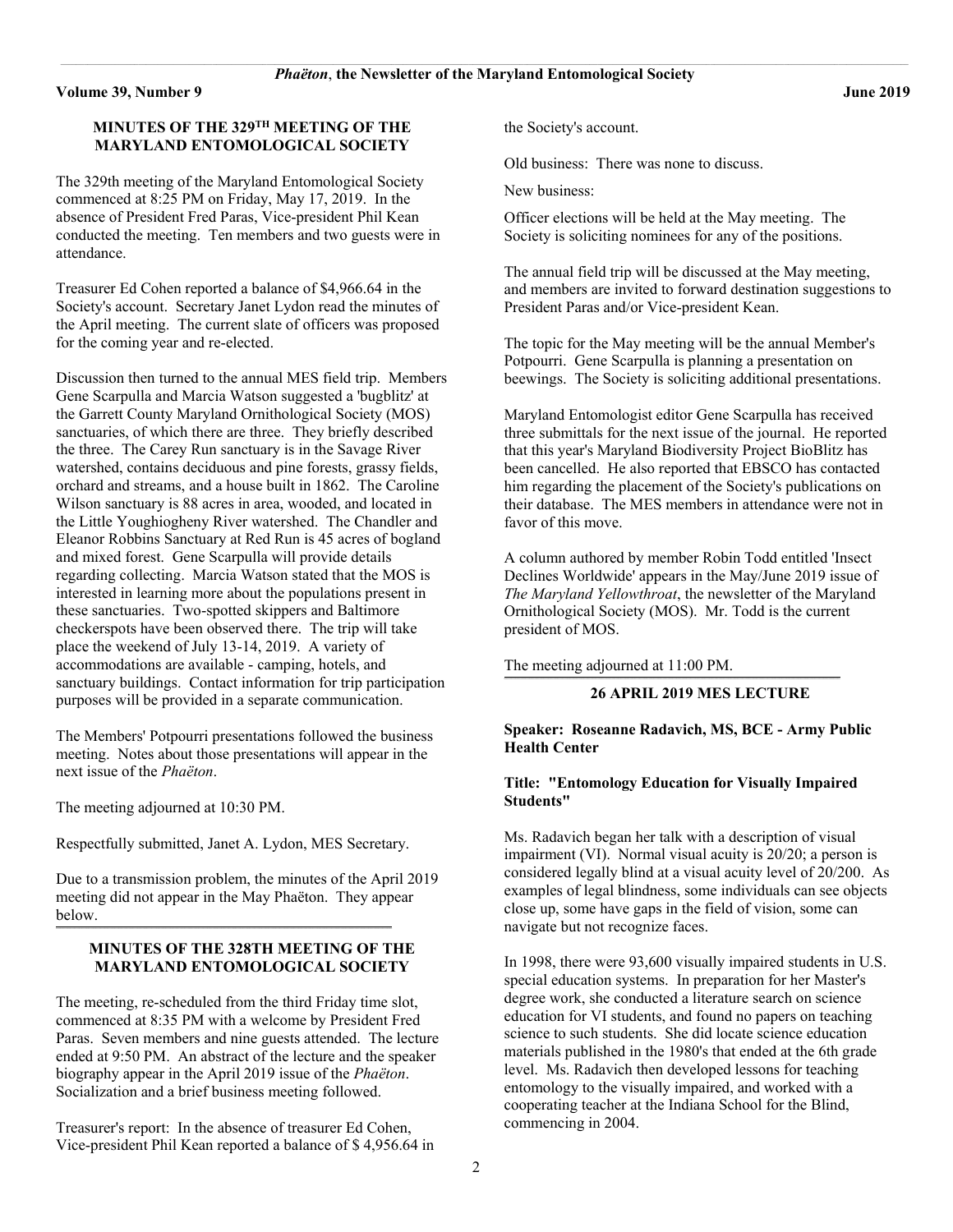The speaker described the methods and techniques she used to teach the students, the challenges she faced, and the lessons she learned. To start, she had the students create models of how they thought insects were structured using craft items such as styrofoam pieces and pipe cleaners. She showed slides of some of their creations. She then used everyday items to teach the anatomical parts. For the mouth, she used items such as pliers to demonstrate chewing functions, a juice box and straw to illustrate suction, and a noisemaker party blower for siphoning; for the legs, a flipper (swimming locomotion), a spoon to illustrate digging; for the wings items such as sequined fabric (scales) and overhead transparencies (membranous).

The instructional challenges the speaker faced were that she had no prior experience teaching at the K-12 level, had never worked with VI students, and faced the conflicts between the activities of teaching, conducting research associated with the teaching project, recording information, and transmitting information in Braille. She also noted, and worked with, the learning differences between blind students and those with visual impairments.

The lessons learned were that the blind need more time to handle specimens - for the blind touching isn't finding; and to use whole organisms rather than pieces. Orienting terms are different for the blind. Incidents which illustrated some challenges and lessons learned were:

- Some of the everyday items used in modeling insect anatomy easily fell on the floor (the use of cafeteria trays overcame that problem).
- The use of whole organisms rather than pieces more readily conveyed the appearance of the insect under study to the VI students.
- As an example of a difference in orienting terms, the speaker noted that a sighted person instructed to 'write your name at the top of the paper' will write across the upper margin. A blind person interprets the 'top of the paper/bottom of the paper' as what a sighted person considers the 'obverse/reverse' sides of the paper.

Another issue she faced was dealing with fear; some individuals, both VI and sighted, have a fear of insects. Additionally, for the VI, unpleasant smells and textures are more distracting and reduce interactions with the items. To illustrate this, two volunteers with closed eyes, touched a bag of dry elbow pasta and a shelled, hard-boiled egg. The touch sensations elicited less than positive reactions.

The lecture ended at 9:50 PM. There was much positive feedback. Several attendees encouraged publication of this work.

 $\mathcal{L} = \{ \mathcal{L} = \{ \mathcal{L} = \{ \mathcal{L} = \{ \mathcal{L} = \{ \mathcal{L} = \{ \mathcal{L} = \{ \mathcal{L} = \{ \mathcal{L} = \{ \mathcal{L} = \{ \mathcal{L} = \{ \mathcal{L} = \{ \mathcal{L} = \{ \mathcal{L} = \{ \mathcal{L} = \{ \mathcal{L} = \{ \mathcal{L} = \{ \mathcal{L} = \{ \mathcal{L} = \{ \mathcal{L} = \{ \mathcal{L} = \{ \mathcal{L} = \{ \mathcal{L} = \{ \mathcal{L} = \{ \mathcal{$ 

#### **2019 UNIVERSITY OF TEXAS EXES DISTINGUISHED ALUMNUS AWARD**

Maria Alma Solis, BS '78, MA '82, Life Member



Maria Alma Solis, Ph.D. is a research scientist and former research leader with the USDA Systematic Entomology Laboratory. She is also curator at the Smithsonian's National Museum of Natural History in Washington, D.C. Solis is internationally recognized as an authority on economically important snout moths and has published more than 100 research papers and book chapters on their classification and biology. She is on multiple scientific advisory and editorial boards, and has been president of several scientific societies, including the Systematics, Evolution, and Biodiversity section of the Entomological Society of America. She is a Fellow of the Entomological Society of America.

Created in 1958, Distinguished Alumnus Awards are granted annually to alumni who have distinguished themselves professionally and through service to the University of Texas. The awards are given on a Friday evening before a home football game. The Texas Exes recognizes as many as six recipients each year. The 2019 Distinguished Alumnus Awards will take place at the Etter-Harbin Alumni Center on Friday, November 8.

#### **HOWARD COUNTY NATURE CONSERVANCY UPCOMING EVENTS**

**\_\_\_\_\_\_\_\_\_\_\_\_\_\_\_\_\_\_\_\_\_\_\_\_\_\_\_\_\_\_\_\_\_\_\_\_\_\_\_\_\_\_\_\_\_\_\_\_\_\_\_\_\_\_\_\_\_\_\_\_\_\_\_\_\_\_\_\_\_\_\_\_\_\_\_\_\_\_\_\_\_\_\_\_\_\_\_\_\_\_\_\_\_\_\_\_\_\_\_\_\_\_\_\_\_\_\_\_\_\_\_\_\_\_\_\_\_\_\_\_\_\_\_\_\_\_\_\_\_\_\_\_\_\_\_\_\_\_\_\_\_\_\_\_\_\_\_\_\_\_\_\_\_\_\_\_\_\_\_\_\_\_\_\_\_\_\_\_**

#### **Thu, 27 June 2019; 6:00-9:00 p.m. Fiddler and Fireflies**

**One of our most popular family programs returns! Begin**  your summer with an old-fashioned family picnic. Bring your supper and spread your blanket and lawn chairs. As the fireflies begin to flicker under the trees and in the tall grasses around the property at Mt. Pleasant, listen to musician and storyteller Bill Wellington from Stanton Virginia, who electrifies audiences with his storytelling, "roses are red poems," and family music programs.

The event will be held at Mt Pleasant, 10520 Old Frederick Road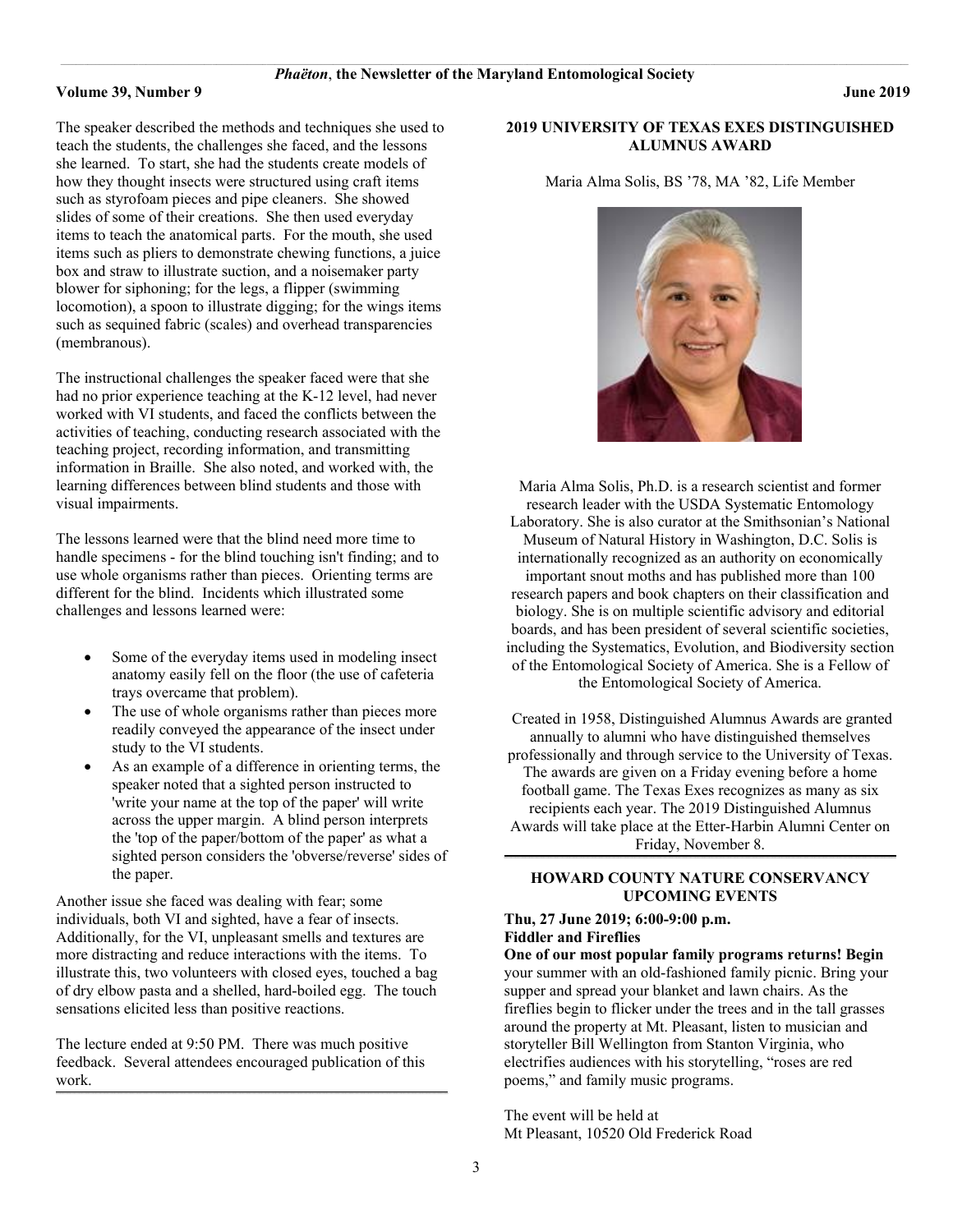Woodstock, MD 21163

For more information, visit <https://www.hcconservancy.org/event/fiddlers-and-fireflies/>

#### **Thu, 15 August 2019; 6:00-8:00 p.m. Guinness and Grasshoppers**

Enjoy a summer night out with friends at this special evening for the over-21 crowd. Guinness will be serving Guinness Blond (brewed in Baltimore!) and Stout (brewed in Ireland) and all their special brews too. And there's a fabulous program — back by popular demand are entomologists Mike Raupp and Paula Shrewsbury to delight you with amazing stories about the their favorite bugs (and butterflies) which abound at this time of year.

Program free, cash bar, with a percentage of proceeds donated to the Conservancy's environmental education and preservation programs. Rain or shine!

The event will be held at 5001 Washington Blvd Halethorpe, MD 21227

For more information, visit [https://www.hcconservancy.org/event/guinness-and](https://www.hcconservancy.org/event/guinness-and-grasshoppers/)[grasshoppers/](https://www.hcconservancy.org/event/guinness-and-grasshoppers/)



**Central Maryland Beekeepers Association** 

Supporting and promoting beekeepers and the viability of honeybees in central Maryland

#### **MEMBERS MEETINGS**

**\_\_\_\_\_\_\_\_\_\_\_\_\_\_\_\_\_\_\_\_\_\_\_\_\_\_\_\_\_\_\_\_\_\_\_\_\_\_\_\_\_\_\_\_\_\_\_\_\_\_\_\_\_\_\_\_\_\_\_\_\_\_\_\_\_\_\_\_\_\_\_\_\_\_\_\_\_\_\_\_\_\_\_\_\_\_\_\_\_\_\_\_\_\_\_\_\_\_\_\_\_\_\_\_\_\_\_\_\_\_\_\_\_\_\_\_\_\_\_\_\_\_\_\_\_\_\_\_\_\_\_\_\_\_\_\_\_\_\_\_\_\_\_\_\_\_\_\_\_\_\_\_\_\_\_\_\_\_\_\_\_\_\_\_\_\_\_\_**

**Tue, 2 July 2019; 7:00 p.m. Speaker Mark Dykes**

**Mark Dykes** from the University of Maryland Bee Squad will talk about the bee squad's website and services and will answer any questions anyone may have. https://umdbeesquad.com/

Members meetings are held at the Oregon Ridge Nature Center, 13555 Beaver Dam Road, Cockeysville, Maryland. Additional information can be found at:

[http://www.centralmarylandbees.org/meetings-3/membership](http://www.centralmarylandbees.org/meetings-3/membership-meeting-schedule/)[meeting-schedule/](http://www.centralmarylandbees.org/meetings-3/membership-meeting-schedule/) **\_\_\_\_\_\_\_\_\_\_\_\_\_\_\_\_\_\_\_\_\_\_\_\_\_\_\_\_\_\_\_\_\_\_\_\_\_\_\_\_\_\_\_\_\_\_\_\_\_\_\_\_\_\_\_\_\_\_\_\_\_\_\_\_\_\_\_\_\_\_\_\_\_\_\_\_\_\_\_\_\_\_\_\_\_\_\_\_\_\_\_\_\_\_\_\_\_\_\_\_\_\_\_\_\_\_\_\_\_\_\_\_\_\_\_\_\_\_\_\_\_\_\_\_\_\_\_\_\_\_\_\_\_\_\_\_\_\_\_\_\_\_\_\_\_\_\_\_\_\_\_\_\_\_\_\_\_\_\_\_\_\_\_\_\_\_\_\_**

#### **NATURAL HISTORY SOCIETY OF MARYLAND UPCOMING EVENTS**

Thurs, 27 June 2019; 7:00 – 9:00 p.m. Monthly Lep Club Meeting

Sat, 13 July 2019; 2:00 – 5:00 p.m. Explore Maryland's Coastal Bays – A Restoration Tour Wed, 17 July 2019; 7:00 – 9:00 p.m. Bees of Maryland

1 August – 29 August 2019 (8 sessions) Entomology 101

Sat, 24 August 2019; 9:00 am – 2:00 p.m. Insect Study Merit Badge Class

To register for events and for more information, go to <https://marylandnature.org/>

#### **FORT INDIANTOWN GAP REGAL FRITILLARY BUTTERFLY TOURS**

 $\mathcal{L} = \{ \mathcal{L} = \{ \mathcal{L} = \{ \mathcal{L} = \{ \mathcal{L} = \{ \mathcal{L} = \{ \mathcal{L} = \{ \mathcal{L} = \{ \mathcal{L} = \{ \mathcal{L} = \{ \mathcal{L} = \{ \mathcal{L} = \{ \mathcal{L} = \{ \mathcal{L} = \{ \mathcal{L} = \{ \mathcal{L} = \{ \mathcal{L} = \{ \mathcal{L} = \{ \mathcal{L} = \{ \mathcal{L} = \{ \mathcal{L} = \{ \mathcal{L} = \{ \mathcal{L} = \{ \mathcal{L} = \{ \mathcal{$ 

This July 2019, visitors are invited to come see the only population of regal fritillary butterflies in the eastern United States at Fort Indiantown Gap, near Annville, Lebanon County. The tours allow the public a guided opportunity to see this rare butterfly and its associated grassland habitat on military training ranges.

This year's free guided tours will be on July 5, 6, 12 and 13. No reservations are required, and no rain dates will be scheduled. Please arrive no later than 9:30am. For the address and other information, please visit:

[http://www.dmva.pa.gov/dmvaoffices/Environmental-](http://www.dmva.pa.gov/dmvaoffices/Environmental-Resources/Pages/Regal-Fritillary-Butterfly-FTIG.aspx)[Resources/Pages/Regal-Fritillary-Butterfly-FTIG.aspx](http://www.dmva.pa.gov/dmvaoffices/Environmental-Resources/Pages/Regal-Fritillary-Butterfly-FTIG.aspx)

#### **HOWARD COUNTY BIRD CLUB DICK SMITH MEMORIAL BUTTERFLY WALK**

 $\mathcal{L} = \{ \mathcal{L} = \{ \mathcal{L} = \{ \mathcal{L} = \{ \mathcal{L} = \{ \mathcal{L} = \{ \mathcal{L} = \{ \mathcal{L} = \{ \mathcal{L} = \{ \mathcal{L} = \{ \mathcal{L} = \{ \mathcal{L} = \{ \mathcal{L} = \{ \mathcal{L} = \{ \mathcal{L} = \{ \mathcal{L} = \{ \mathcal{L} = \{ \mathcal{L} = \{ \mathcal{L} = \{ \mathcal{L} = \{ \mathcal{L} = \{ \mathcal{L} = \{ \mathcal{L} = \{ \mathcal{L} = \{ \mathcal{$ 

#### **Sun, 1 September 10.30 a.m.**

Meet at Elkhorn Garden Plots.

Enjoy searching for late-summer butterflies with instruction on their identification. Easy walking on mowed paths around the community garden plots and Elkhorn meadow. We will continue on paved paths and mowed areas near the right-ofway alongside open, flowering, wet meadows and brushy hillsides. Bring close-focus binoculars to view nectaring behavior. Cancelled if raining or overcast. No facilities. Leader: Linda Hunt.

Find more information at

[https://www.howardbirds.org/howard/hcevents.php#fieldtrips](https://www.howardbirds.org/howard/hcevents.php%23fieldtrips)  $\mathcal{L} = \{ \mathcal{L} = \{ \mathcal{L} = \{ \mathcal{L} = \{ \mathcal{L} = \{ \mathcal{L} = \{ \mathcal{L} = \{ \mathcal{L} = \{ \mathcal{L} = \{ \mathcal{L} = \{ \mathcal{L} = \{ \mathcal{L} = \{ \mathcal{L} = \{ \mathcal{L} = \{ \mathcal{L} = \{ \mathcal{L} = \{ \mathcal{L} = \{ \mathcal{L} = \{ \mathcal{L} = \{ \mathcal{L} = \{ \mathcal{L} = \{ \mathcal{L} = \{ \mathcal{L} = \{ \mathcal{L} = \{ \mathcal{$ 

#### **EAGLE HILLS INSTITUTE NATURAL HISTORY SEMINARS**

Steuben, Maine

During the summer, the Eagle Hills Institute offers intensive week-long field-based seminars and workshops on the coast of Maine taught by experts in their respective fields. This summer, several of these courses will be related to arthropods.

#### **July 14-20**

Trichoptera of the Northeast…Optional SFS EPT certification exam